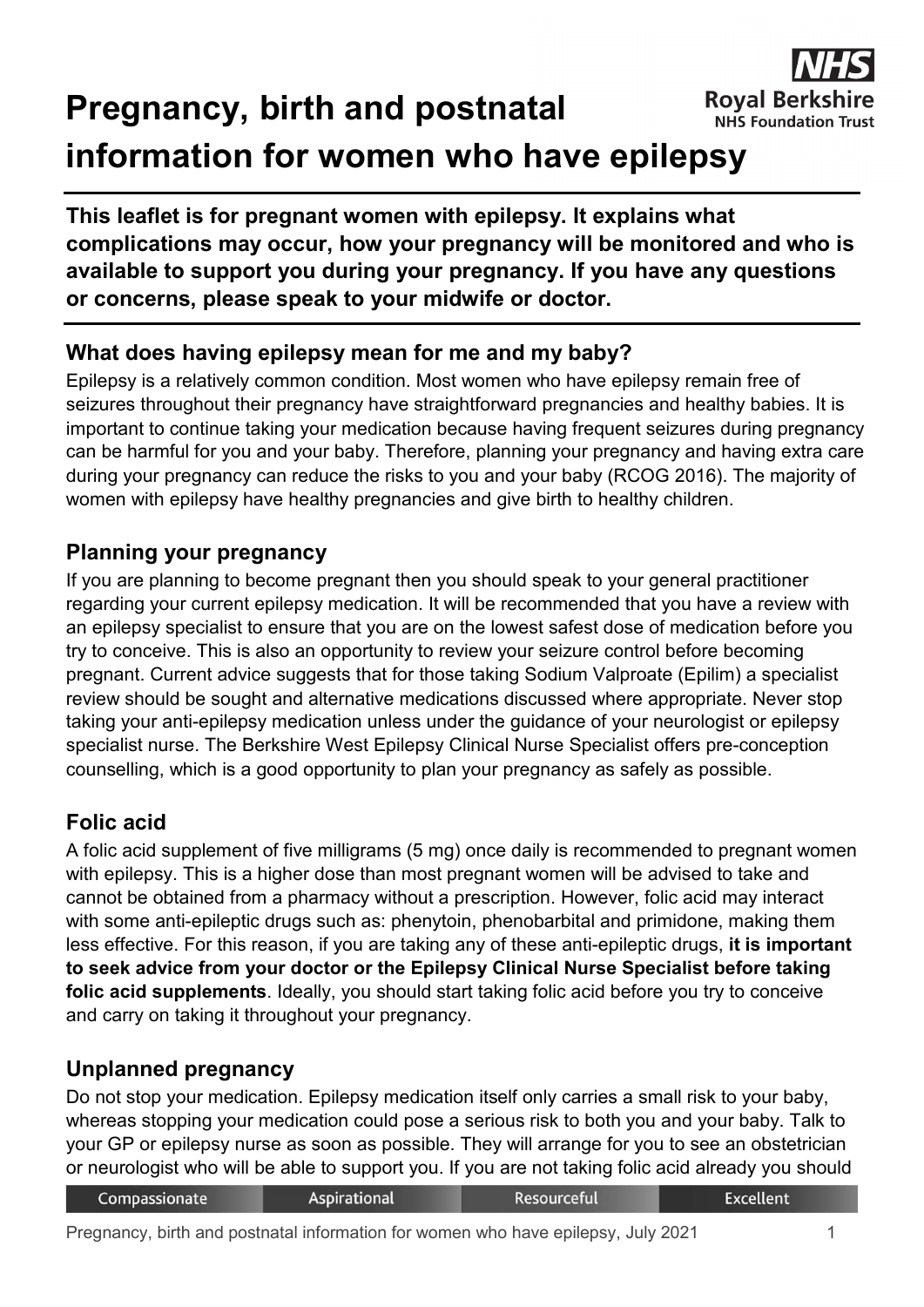start taking it. You should take the higher dose of 5 mg daily. See your GP, who will prescribe this for you. If nausea or vomiting makes it difficult to keep your epilepsy medication down, talk to your GP, midwife or epilepsy specialist. (RCOG 2016).

## **Major congenital malformations (MCMs)**

For every baby that is born to women with epilepsy, 1-2 in every 100 will have a major congenital malformation (MCM). 'Congenital' means a condition that a baby is born with. MCMs include malformations of the spinal cord and spine (spina bifida), the heart (such as a hole in the heart), the ribs, the bladder, the sexual organs and the fingers and toes (such as unseparated fingers). Babies born with MCMs may need surgery after their birth. The risk of having a baby with MCMs is related to the mother having epilepsy and to any anti-epileptic drugs (AEDs) she takes during pregnancy.

#### **Minor malformations**

Babies born to mothers who have epilepsy also have a slightly higher risk of having minor malformations. Minor malformations do not necessarily require medical treatment and may not be permanent. Examples of minor malformations include small fingers and toes with small nails, facial features such as wide-set eyes, low-set ears and a short neck. At the time of writing, the exact risk of minor malformations in babies born to mothers who take anti-epileptic drugs (AEDs) is unknown.

### **Scans and tests during pregnancy**

There are a number of tests, such as scans and blood tests, available for all pregnant women. Some tests can check the development of the baby's heart, head and spine as well as look for abnormalities of the baby's face, such as a cleft lip (when the top of the baby's mouth does not develop properly). Other tests can only tell you if your baby has a high or low risk of having a birth defect such as spina bifida (when the baby's spine does not develop properly). These tests can be particularly helpful if your baby has a higher risk of having a birth defect due to the mother having epilepsy and anti-epileptic drugs.

Some women choose not to have any tests to check the development of their baby. Some women have some tests but not others. It is up to you to decide. Parents who find out that their baby has a birth defect before they are born, and choose to continue with the pregnancy, may be better prepared to look after the baby after the birth. Parents who are not expecting a baby with a birth defect may find it more difficult to come to terms with.

If you would like to find out more about scans and tests that can be done while you are pregnant, speak to your midwife or obstetrician (doctor specialising in pregnancy and birth).

#### **Seizures during pregnancy**

Some women with epilepsy may have more seizures when they are pregnant. This is usually because they have stopped taking their medication, or are not taking it regularly. Pregnancy itself or tiredness can also increase the number of seizures. If this happens to you, you should consult your epilepsy team.

| Compassionate | Aspirational | Resourceful | <b>Excellent</b> |
|---------------|--------------|-------------|------------------|
|               |              |             |                  |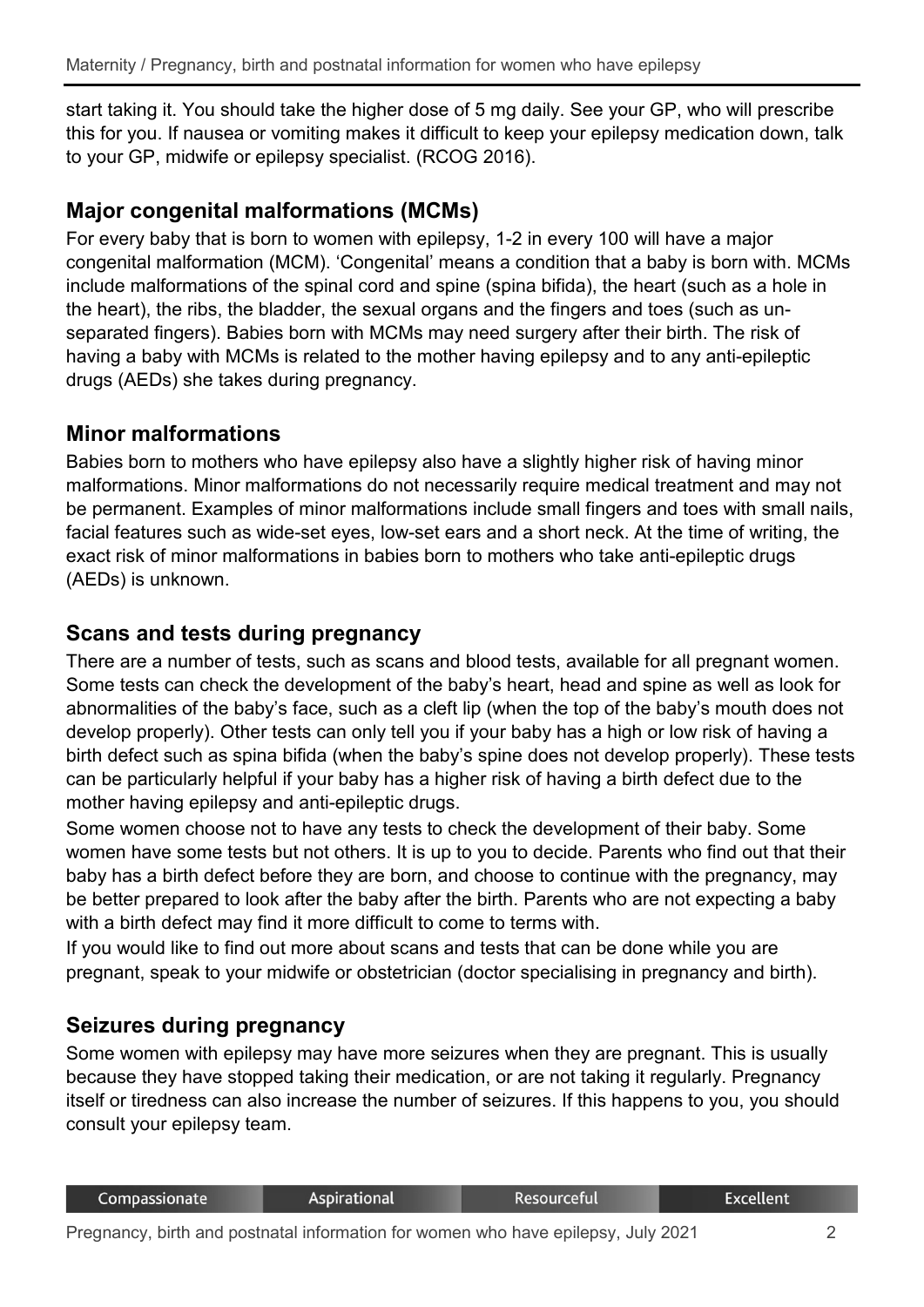Most types of epilepsy will not cause any harm to you or your baby. To reduce risks to you it is advisable to take showers rather than baths and ideally to have someone else in the house when you wash.

A very rare but serious complication of poorly controlled epilepsy is sudden unexplained death in epilepsy (SUDEP), which may occur more frequently in pregnancy. To reduce the risks to you and your unborn child, it is advisable to aim to be as seizure-free as possible during your pregnancy. You can help to do this by taking your anti-epileptic drugs as prescribed and talking to the healthcare team about any seizures you have. If you have more seizures, seizures at night or uncontrolled seizures you should contact your epilepsy team urgently.

# **Giving birth**

Providing you and your baby are well, your epilepsy should not prevent you from having a normal labour and delivery. You will generally be advised to have your baby in the Delivery Suite in hospital, where a team that includes both midwives and doctors is available to look after you. Remember to take your anti-epileptic drugs (AEDs) to the hospital with you and take them at the usual time, even during labour. You could ask your midwife or companion to help you to remember to take your medication at the right time. Also, set a reminder on your phone to aid memory in the weeks leading up to your birth.

## **Pain relief**

TENS machines are often used for pain relief during labour and these can be used safely if you have epilepsy.

An epidural anaesthetic can be used to provide pain relief if you wish. However, it is important that the anaesthetist who gives you this knows that you have epilepsy and which anti-epileptic drugs you are taking (if any).

Gas and air is safe, so long as you do not over-breathe when you are using it, as over-breathing can trigger seizures in some people.

Diamorphine injections are safe to use in women with epilepsy. Pethidine is not, as it can make seizures more likely, although this is not routinely used in RBH.

# **Vitamin K**

Vitamin K is important for making our blood clot. A very small number of babies don't have enough Vitamin K in their body when they are born. This can cause them to bleed in different parts of their body, any time in the first few weeks of life. For example, they may have nose or mouth bleeds, or start to bleed from their umbilical stump or their bottom. They may also have bleeding in their brain. Bleeding in newborn babies can be very serious and can cause brain damage and even death.

When a newborn baby doesn't have enough Vitamin K, it is called Vitamin K deficiency. This is a rare disease but it can be prevented by giving the baby extra Vitamin K shortly after birth, either by an injection or by mouth. If you take an enzyme-inducing drug (carbamazepine, Oxcarbazepine, phenobarbital, phenytoin, primidone or Topiramate) when you are pregnant, your baby may be at a higher risk of having Vitamin K deficiency. To prevent this, it is recommended that your baby should have an injection of one milligram of Vitamin K at birth.

| Compassionate | <b>Aspirational</b> | <b>Resourceful</b> | Excellent |
|---------------|---------------------|--------------------|-----------|
|               |                     |                    |           |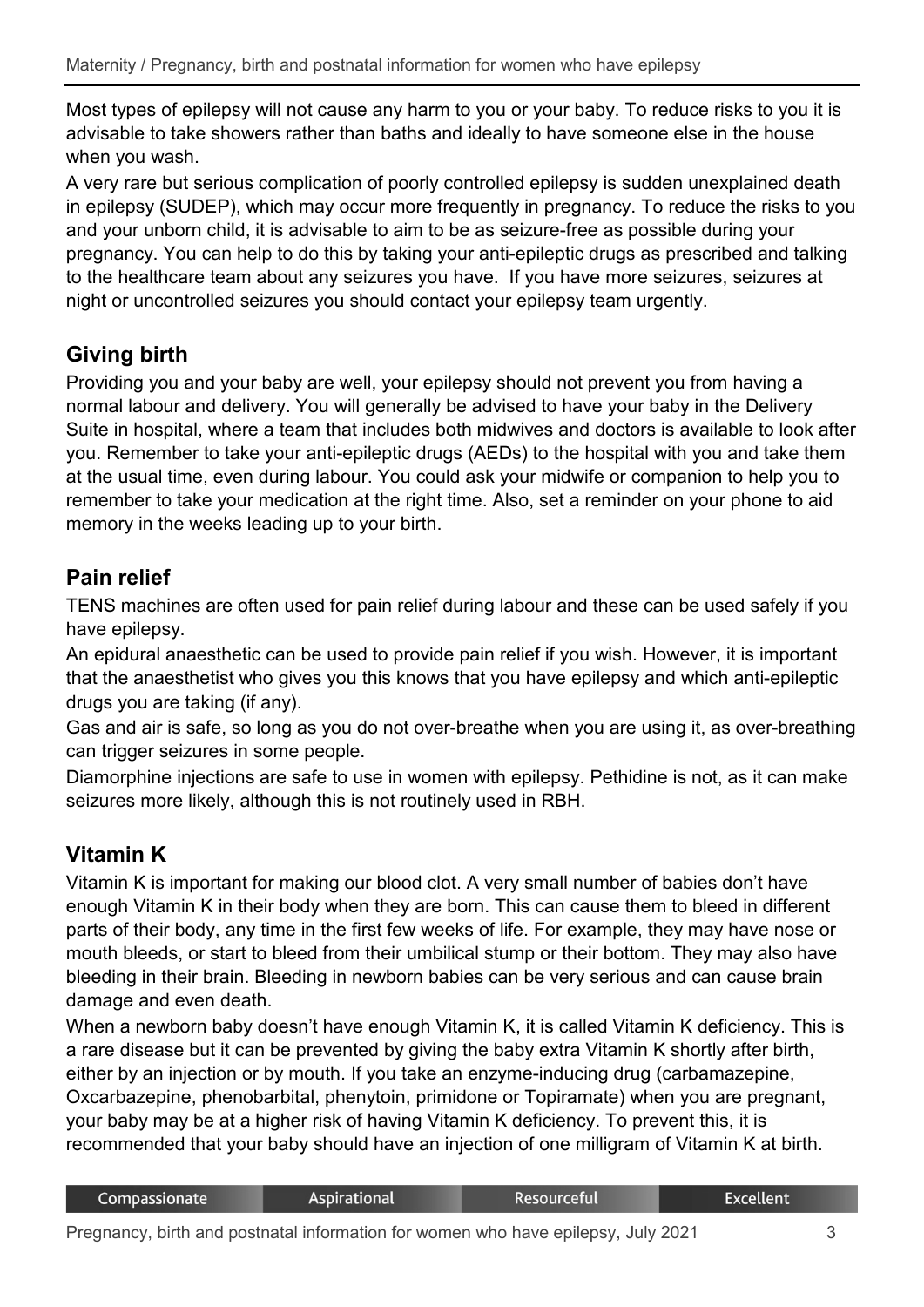## **Breastfeeding**

If you take anti-epileptic drugs (AEDs) and you want to breastfeed, it is important to be aware that AEDs can pass into your breast milk, which would then pass to your baby. For this reason, it is advisable to discuss breastfeeding with a medical adviser who has access to information about AEDs, before your baby is born. This may be an epilepsy specialist, epilepsy nurse, a midwife with an interest in epilepsy or an infant feeding adviser.

Generally speaking, mothers who take AEDs are encouraged to breastfeed. The majority of AEDs, which pass into your breast milk in small amounts, may have very little effect on your baby, so there is no reason why you can't breastfeed while taking them. Rarely, AEDs may cause problems for your baby, such as excessive sleepiness (which may lead to difficulties in feeding) or allergic skin reactions. When you decide whether or not you want to breastfeed, you will need to consider the benefits that are associated with this and the risks that are associated with the AEDs that you are taking.

#### **If you would like to discuss breastfeeding and specific anti-epileptic drugs, please contact the Epilepsy Helpline, Freephone 0808 800 5050.**

However you decide to feed your baby it is likely that your night-time sleep will be broken regularly. If lack of sleep is a trigger for your seizures, you may need to arrange for someone else to feed your baby at night either with expressed breast milk or formula. Another solution would be for a friend or family member to give you a daytime break, so that you can catch up on missed sleep.

When you are feeding your baby, you could sit on the floor on a towel or a rug, so that if you have a seizure the baby does not have far to fall.

In the UK, some parents with epilepsy may be entitled to Disability Living Allowance to pay towards a helper while their baby is very young.

## **Caring for children when you have epilepsy**

Many people with epilepsy successfully care for babies and young children. If your seizures are not controlled, there are some precautions you can take. These will help to make sure a baby or child in your care is as safe as possible in the event of you having a seizure.

- If possible, share the care of a baby, especially at night, so you do not become too exhausted. Some people with epilepsy find that lack of sleep or feeling very tired can trigger their seizures.
- When feeding a baby from a bottle or your breast, you could sit on the floor on a towel or a rug, so that if you have a seizure your baby does not have far to fall.
- When a child is taking more solid food, you could put them in a bouncer chair or car seat on the floor and sit next to them when feeding them.
- When a child is using a high chair, make sure you could not knock the chair over if you had a seizure.
- Never bathe a baby or child on your own. Instead give them a simple sponge bath or seek the support of another adult.
- Change a baby's nappy on the floor. Changing units are not recommended, as the baby could roll off if you had a seizure.
- When carrying a baby up or down stairs, use a car seat to provide protection from a fall.

| Compassionate | Aspirational | <b>Resourceful</b> | Excellent <sup>1</sup> |
|---------------|--------------|--------------------|------------------------|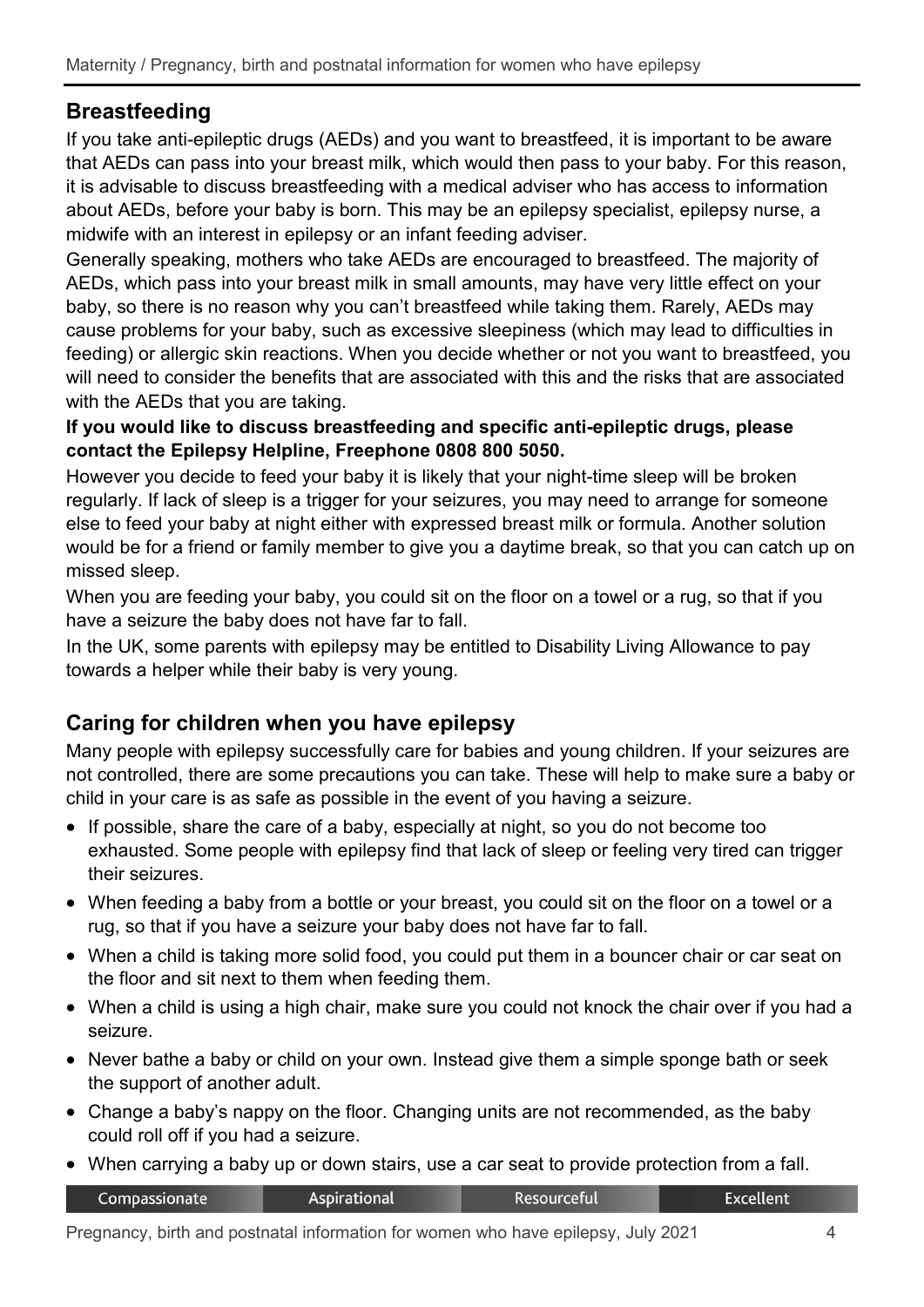- Use safety gates and fixed fireguards around the home, to keep a baby or child safe if you have a seizure.
- Use a pram with a brake that comes on when you release the handle. REMAP can provide advice on safety brakes for prams. Contact them directly for further details. Tel: 08451 300 456 (UK only). Website: [www.remap.org.uk.](http://www.remap.org.uk/)
- When you take a child out, use reins that are attached to you and them, to prevent the child wandering off if you have a seizure.
- Teach a child as soon as possible what to do if you have a seizure. Epilepsy Action has a range of information available that can help you explain epilepsy to young children. Contact the Epilepsy Helpline for more information, Freephone 0808 800 5050 or email [helpline@epilepsy.org.uk](mailto:helpline@epilepsy.org.uk)
- As with all medicines, make sure all your anti-epileptic drugs are locked away from children at all times.

## **Inheriting epilepsy**

Many parents with epilepsy worry that their children might inherit their epilepsy. The question of whether your child will inherit epilepsy or not is complicated and depends on a number of factors. Less than 1 child in every 10 born to a parent with epilepsy will develop epilepsy. There are three different ways in which epilepsy can be inherited:

- A person's low epileptic seizure threshold may be passed to the next generation through the genes.
- Some types of epilepsy seem to run in families. These include benign rolandic epilepsy, juvenile myoclonic epilepsy and a rare type of temporal lobe epilepsy. (More information about these is available from Epilepsy Action.)
- Epilepsy can be one of the symptoms of another inherited medical condition, for example tuberous sclerosis.

If you are worried that your child might be at risk of inheriting epilepsy, speak to your family doctor or epilepsy specialist. They may refer you to a genetic counsellor. A genetic counsellor will look at information such as who in the family has epilepsy, their seizure type, age at which it started and the results of any tests. They will also look at any other medical conditions present in the family. They will use this information to try to work out the risk of your child developing epilepsy.

## **Contraception**

If you want to take precautions against having another baby, it is important to understand how your epilepsy and anti-epileptic drugs may have an effect on your choice of contraception. The Epilepsy Clinical Nurse Specialist will be able to advice on suitable contraception methods. Speak to your GP or family planning nurse for more information.